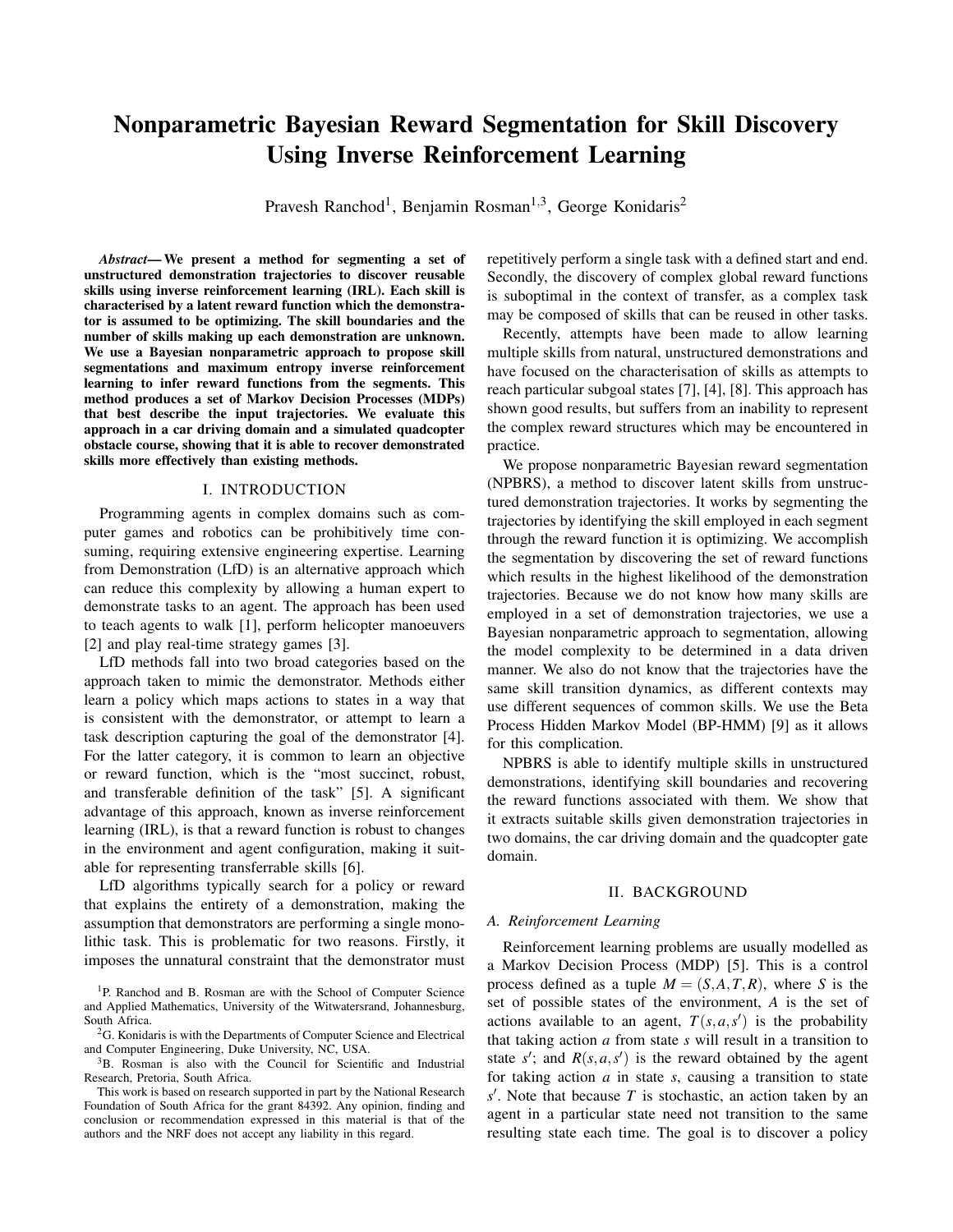$\pi = S \times A$  that maximizes the agent's cumulative expected reward.

#### *B. Hierarchical Reinforcement Learning*

Hierarchical reinforcement learning focuses on decomposing a task into smaller subtasks. The options framework [10] is a common approach to this. Options are temporally extended actions which can be used to represent skills.

Formally, an option o is a tuple  $(I_o, \pi_o, \beta_o)$ , where  $I_o \subseteq S$ is the initiation set of the option, which defines the states in which the option can be initiated,  $\pi_o : S \times A \rightarrow [0,1]$  is the option policy which governs action selection during the execution of the policy, and  $\beta_0 : S \to [0,1]$  is the termination condition, which gives the probability of terminating the execution of the option when in state *s*.

Automated option creation methods must learn the policy corresponding to the option along with the initiation and termination sets. Methods exist for finding  $I<sub>o</sub>$  and  $\beta<sub>o</sub>$  given a segmentation [7]. We focus on discovering the option reward function  $R<sub>o</sub>$ , and then treat the policy learning as a standard reinforcement learning task.

#### *C. Inverse Reinforcement Learning*

Inverse reinforcement learning (IRL) [11] is the process of determining a reward function from expert demonstration. IRL algorithms take as input an MDP $\R$  which is a tuple (*S*,*A*,*T*) and a set of trajectories *D* where each trajectory  $D^{(i)} = \{ (s_1^{(i)}),$  $a_1^{(i)}, a_1^{(i)}$  $\binom{(i)}{1},\binom{(s)}{2}$  $a_2^{(i)}$ ,  $a_2^{(i)}$  $\binom{1}{2}, \ldots$ } represents a sequence of state and action pairs produced by the expert. The goal is to find a reward function *R* such that *D* is likely to have been produced by an agent solving the MDP (*S*,*A*,*T*,*R*).

It is worth noting here that the log likelihood of *D* given policy  $\pi$  optimizing the reward function *R* can be written as  $\log P(D|R) = \sum_i \sum_t \log \pi(a_t^{(i)} | s_t^{(i)})$ . This makes it clear that the likelihood is not affected by the stochastic nature of *T* as the goal is to mimic the behaviour of the expert rather than the reaction of the environment.

A number of IRL algorithms have achieved good results [11], [12], [13]. We use maximum entropy inverse reinforcement learning [14] as tests indicated faster convergence than competing methods, but our method is easily extensible to other algorithms.

#### *D. Subgoal State Methods*

The Bayesian nonparametric inverse reinforcement learning algorithm is capable of learning multiple reward functions from unstructured demonstrations [20]. The method has been extended with a number of optimizations making it suitable for large state spaces [21], but is restricted to reward functions representing the goal of reaching particular subgoal states. These reward functions return a positive reward in a single state, and zero elsewhere.

This restriction is also present in the CST algorithm [7], which segments trajectories using changepoint detection with each segment mapping to a single value function. The method produces options which can be chained together with the termination set of an option corresponding to the

initiation set of its successors. The discovered options have the goal of reaching these common subgoal states.

## *E. Switching Linear Dynamical Systems*

Algorithms which model expert trajectories as a series of switches between linear dynamical systems have achieved good results in the context of human motion segmentation [15], [16], [17]. Hidden Markov Models (HMMs), which are Markov processes with unobservable hidden states known as modes, have been successfully used to model this switching behaviour [18]. In these, each mode represents a linear dynamical system. Methods exist which can discover the most likely sequence of modes, but commonly require that either the number of modes be prespecified (which is not realistic for unstructured demonstrations) or do not allow for modes to be repeated or shared across trajectories.

The Beta Process Hidden Markov Model (BP-HMM) [9] solves this problem by placing a beta process prior on the mode sequence. This allows for potentially infinitely many modes, with each time series exhibiting a subset of the total modes. Each time series can then switch between the modes it exhibits. This representation also encourages the sharing of modes between trajectories. The appropriate number of modes can be inferred from the data instead of being prespecified. In the Beta Process Autoregressive Hidden Markov Model (BP-AR-HMM), emissions are produced from a mode specific vector autoregressive (VAR) process.

The generative model for the BP-AR-HMM is

$$
B|B_0 \sim BP(1, \beta_0)
$$
  
\n
$$
X_i|B \sim \text{BeP}(B)
$$
  
\n
$$
\pi_j^{(i)}|f_i, \gamma, \kappa \sim \text{Dir}([\gamma, ..., \gamma + \kappa, \gamma, ...] \otimes f_i)
$$
  
\n
$$
z_t^{(i)} \sim \pi_{z_{t-1}^{(i)}}^{(i)}
$$
  
\n
$$
y_t^{(i)} = \sum_{j=1}^r A_{j, z_t^{(i)}} y_{t-j}^{(i)} + e_t^{(i)}(z_t^{(i)}).
$$

*B*, drawn from a beta process, provides a set of coin-flipping probabilities ω*<sup>k</sup>* , with one global probability for each skill. These  $\omega_k$  are then used to produce a Bernoulli process realization  $X_i$  for each trajectory *i*. The  $X_i$  distributions are used to construct a binary feature vector  $f_i$  that indicates which skills are present in the *i*th trajectory. The beta process formulation encourages shared skills among the trajectories, while also leaving room for any trajectory to leave out particular skills. The graphical model representation is shown in Figure 1.

Next, the feature constrained transition probability vector  $\pi_i^{(i)}$  $j_j^{(t)}$  is drawn from a Dirichlet distribution, and defines the transition probabilities for time series *i* in mode *j*. The mode sequence is drawn at each time step *t* from the transition distribution of the mode at time step  $t - 1$ . The observations are computed from the mode dependent linear dynamical system.

Inference is accomplished using a Markov Chain Monte Carlo (MCMC) algorithm which solves for the mode sequence  $z_t^{(i)}$  [19]. The sampler alternates between: sampling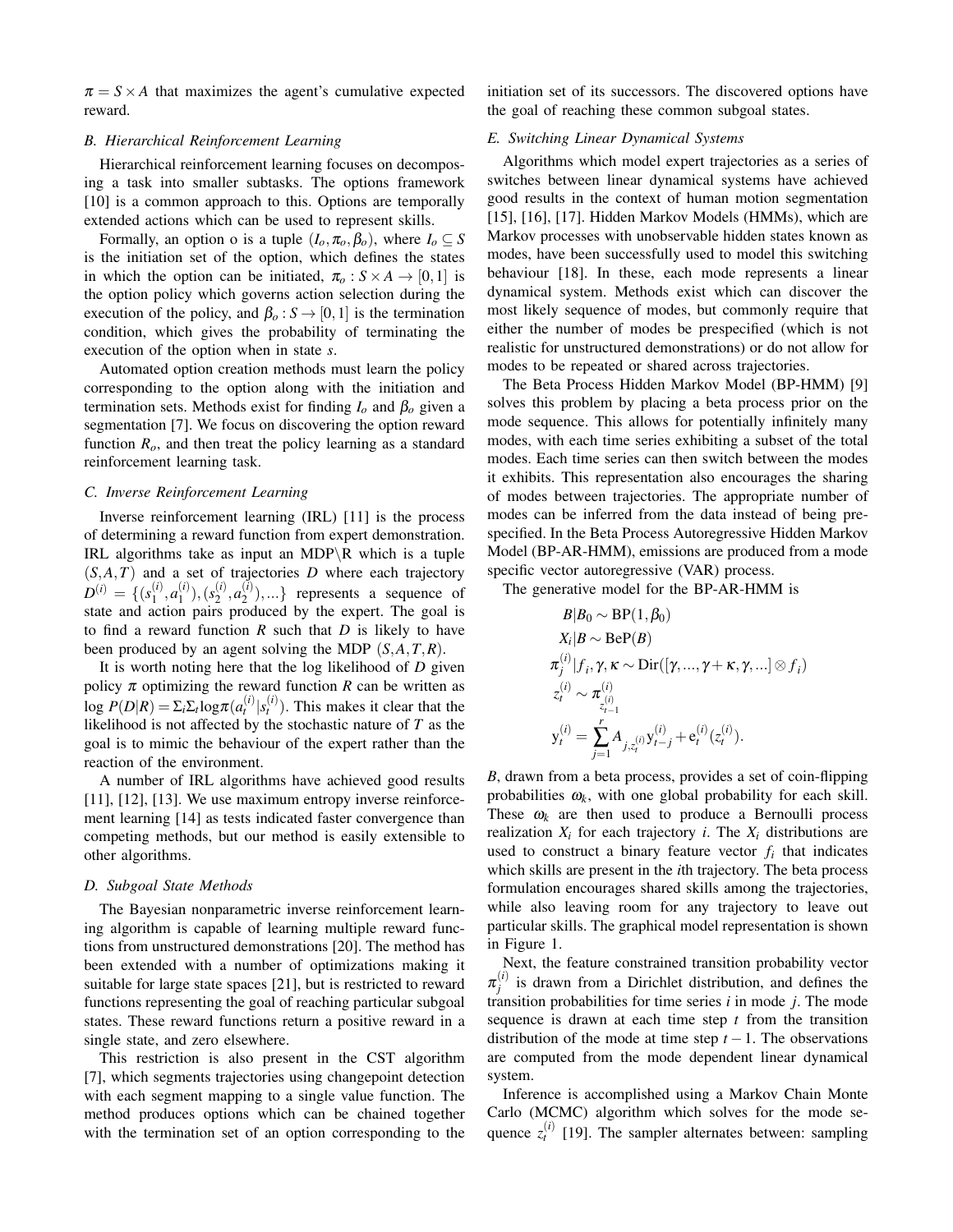

Fig. 1. Graphical model of the BP-AR-HMM.

the feature vector and mode sequence given the data and mode specific HMM emission parameters; sampling the HMM emission parameters from a matrix normal inverse-Wishart distribution given the data and mode sequence; and proposing birth/death moves which introduce new features or remove existing ones from the global feature set.

## III. NONPARAMETRIC BAYESIAN REWARD **SEGMENTATION**

Our task is to identify repeated skills given a set of demonstration trajectories. Each trajectory may contain multiple skills, and common skills occur in multiple trajectories. We model these skills as reward functions. This is a departure from the use of subgoal states in previous work, and has the advantage of being more robust to changes in the environment and in the agent's configuration, which are important properties in the context of transfer. The use of reward functions rather than states also allows us to capture more complex subgoals that cannot be represented as a single target state, as illustrated in Figure 2. We introduce



Fig. 2. If the goal of the agent is to get from position *S* to the flag, we could represent the subgoal as a target state. However, a single target state cannot capture the situation where an agent must also avoid the swamp in the middle.

nonparametric Bayesian reward segmentation (NPBRS), a method for segmenting trajectories from an MDP according to latent reward functions. The method combines the BP-HMM and IRL. Note that, like most IRL methods, it assumes knowledge of the transition function *T*.

The system is required to segment the demonstration trajectories into skills, with the important property that skills can be shared between trajectories, and that the number

of skills is potentially infinite. We use the beta process and conjugate Bernoulli process in the same manner as the BP-HMM model, and draw features and mode sequences representing skills in the same way. However, we model the emissions as an MDP rather than as a VAR process.

Given the mode sequence  $z_t^{(i)}$ , we model the dynamics of the system as follows:

$$
P(a)|z_t^{(i)} = \frac{e^{\tau Q_{\tau}^{(i)}(y_{t-1}^{(i)}, a)}}{\sum_a e^{\tau Q_{\tau}^{(i)}(y_{t-1}^{(i)}, a)}}
$$
  
\n
$$
a_t^{(i)} \sim P(a)|z_t^{(i)}
$$
  
\n
$$
y_t \sim T(y_{t-1}, a_t^{(i)}).
$$
\n(1)

We thus replace the step wherein HMM emission parameters *A* and e are sampled. Instead, we use IRL to determine the agent's reward function and accompanying policy, and calculate the transition probabilities from a combination of the policy and the known dynamics of the environment. The graphical representation is shown in Figure 3.



Fig. 3. Graphical model of the BP-HMM applied to MDPs.  $R_{\zeta_i^{(i)}}$  represents the reward function of the MDP in mode  $z_t^{(i)}$ .

We make use of the birth and death reversible jump Markov Chain Monte Carlo sampler developed for BP-AR-HMM [18]. The algorithm proposes skill birth and death moves and accepts or rejects them on the basis of the relative model likelihood. Skills can also be created using a splitmerge procedure which introduces new skills by either combining or splitting existing ones [19]. The skill sequence is then block sampled using a variant of the forward-backward algorithm [22].

Our algorithm then models the skill specific dynamics by learning the action-value function associated with each skill  $(Q^{\zeta_i^{(i)}})$  in equation 1). We do this by grouping all subtrajectories by the skill assigned to them. We perform maximum entropy IRL on each skill, taking all of its subtrajectories as input paths. This process yields a reward function for each skill. We then use value iteration to determine  $Q^{z_t^{(i)}}$ , allowing us to determine the likelihood of the demonstration trajectories. This approach replaces the HMM emission model with an MDP, allowing us to use the segments to infer a policy to be used for control, rather than to recognise a change in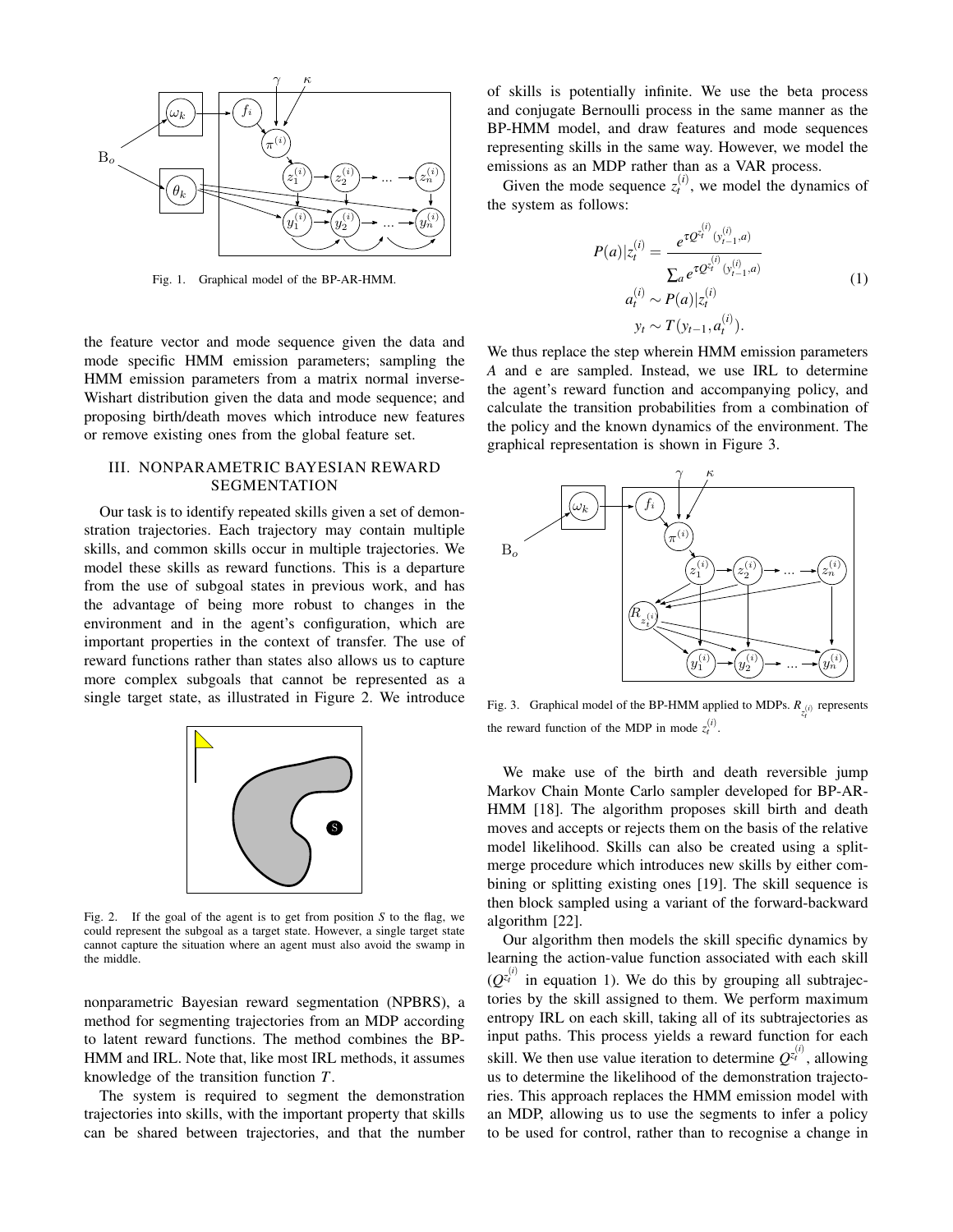

Fig. 4. Segmentation for the car driving domain for trajectory lengths 128 (top) and 500 (bottom), showing using segmentation based on NPBRS, subgoal states, and linear dynamical systems.

dynamics. It does, however, incur a large cost as we must perform IRL multiple times at each iteration of the sampler.

## IV. EXPERIMENTS

# *A. Trajectory Generation*

To test our method, we create a number of trajectories and attempt to segment them on the basis of the reward functions inherent at each timestep. To generate input, we create agents which employ particular reward functions.

For each of the two domains, we designed multiple reward functions representing skills. We then used each reward function to train an optimal agent using Q-Learning [23]. In order to generate trajectories containing a mixture of skills, we switched between the action selections of the trained agents. This selection is biased to be "sticky", as a skill is likely to be employed for multiple sequential timesteps. We generated 16 trajectories for each domain, and recorded the true switching sequence for later comparison.

We used these trajectories as input to the segmentation methods. We ran the sampler 10 times for 40 minutes each, and selected the segmentation with the highest log likelihood.

We evaluate the effectiveness of segmentation based on extracted rewards by comparing against methods based on subgoal states and linear dynamical systems. In order to remove the effect of other design decisions, we keep the probabilistic model and inference procedure the same for all the methods, and vary the segmentation likelihood calculation to obtain algorithms based on reward functions, subgoal states and linear dynamical systems.

## *B. Driving Domain*

For our first experiment, we use a modified version of the car driving domain, commonly used as an IRL benchmark problem [11]. In this domain, the agent is driving on a three lane highway as shown in the screenshot in Figure 5, with each containing cars moving at a different speed.

The car controlled by the agent is moving faster than all other cars on the road and has three available actions: it can change lanes to the left, to the right, or stay in the current lane. The car is also able to drive on the verge to either

side of the highway, in which there are no cars. Cars appear randomly in the distance, so it is possible for the highway to be completely blocked.

The state is described by 4 variables: the current lane, which includes the verge on either side, and 3 variables representing the distance to the closest car in each lane. If this distance is zero for the current lane, a collision has occurred. This distance was discretized to 6 distance values to simplify the learning process.

We designed three reward functions to encode different objectives:

- A: Hit as many cars as possible. The agent receives a reward of 500 for hitting a car, 0 otherwise.
- B: Drive in the right lane, but change lanes to avoid collisions. The agent receives a reward of 10 for being in the right lane, -500 for hitting a car and 0 otherwise.
- C: Drive in the left lane, but change lanes to avoid collisions. The agent receives a reward of 10 for being in the left lane, -500 for hitting a car and 0 otherwise.



Fig. 5. The car driving domain. The blue car is the learning agent which could be tasked with avoiding the red cars.

For this domain, we generated two sets of trajectories, of length 128 and 500, with a 2% chance of switching reward functions at each timestep.

These generated trajectories were segmented using the NPBRS, subgoal state and linear dynamical systems (Labelled LDS) samplers.

Figure 4 presents a typical result from this process. The skills produced are labelled based on their correspondence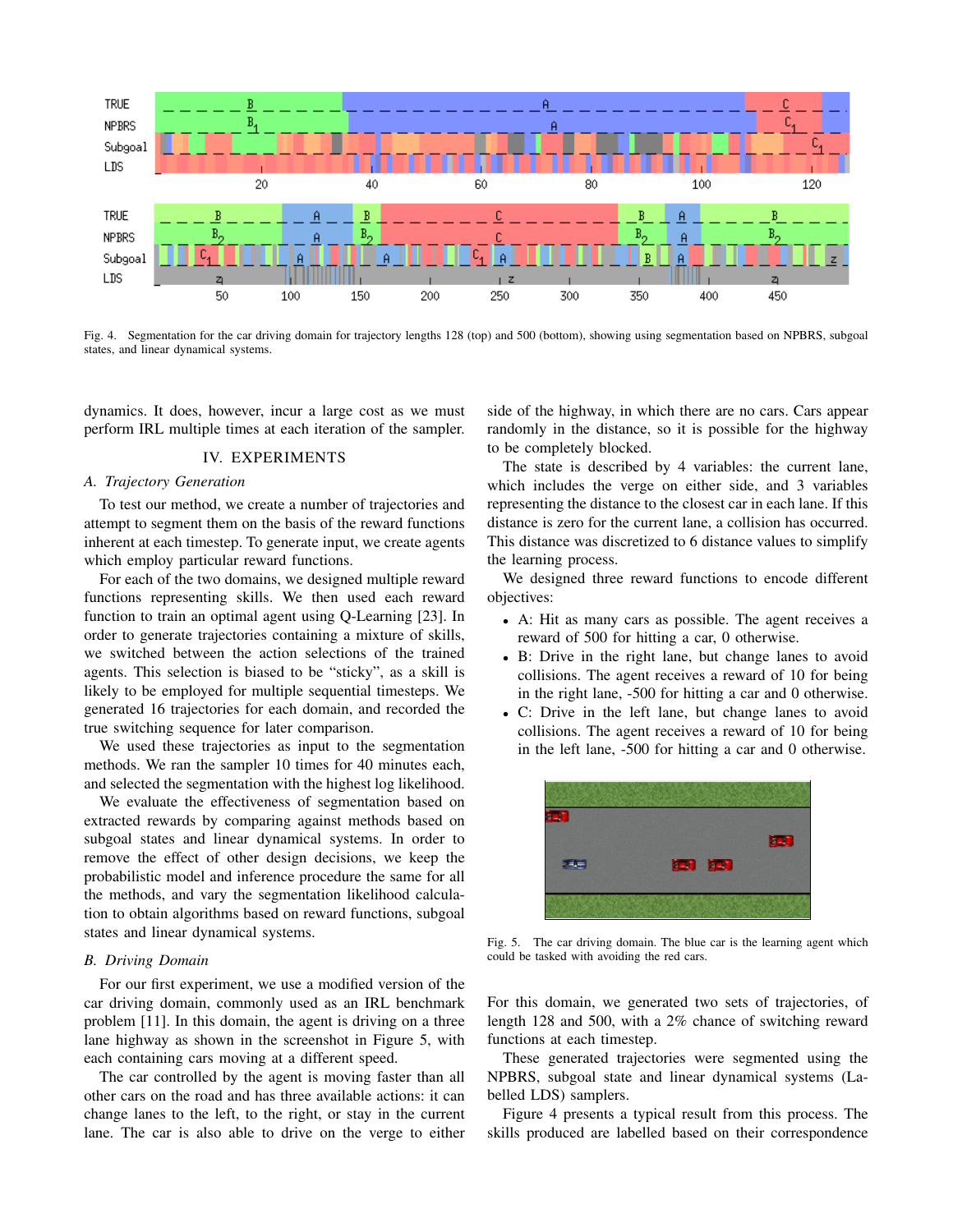

Fig. 6. The quadcopter gate domain. The agent is initially flying through as many hoops as possible (cyan) but switches to avoiding the hoops (green).

to skills in the true sequence. If a skill overlaps with a true skill for more than 50% of its occurrences, it is given the same letter. Thus, inferred skills B,  $B_1$  and  $B_2$  all received the label B because they mostly align with skill B in the true skill sequence across all trajectories. Skills which did not share more than 50% of their occurrences with any true skill are shown in grey.

NPBRS produces segmentations very similar to the true mode sequence. It makes small errors at the boundaries between skills because the skills agree on their action selections in these small windows, making the skill boundary indistinguishable.

The poor performance of the LDS sampler is expected as the method is not meant to model a system whose mode specific emissions are not a linear dynamical system. It is included here only to verify that different models are necessary in some domains, but does not indicate poor performance in more appropriate domains.

|                       |               |       | Expert NPBRS Subgoal IRL |          |
|-----------------------|---------------|-------|--------------------------|----------|
| Reward                | 39093         | 37832 | -5660                    | $-14453$ |
| <b>Skill Switches</b> | 7.13          | 9.2   | 45.11                    |          |
| <b>Skills</b>         | $\mathcal{L}$ | 7 R   | 34                       |          |

Fig. 7. Results from NPBRS, Subgoal state and unsegmented IRL in the 500 length highway domain averaged over 10 runs. Rewards and skill switches are presented as an average per trajectory

In Figure 7 we present aggregate results of using the inferred skills in the original trajectories according to the corresponding inferred segmentation. Since we are using these skills for control, we exclude LDS from the comparison, as the model is uncontrolled. We instead compare against unsegmented IRL. NPBRS achieves a much higher average reward than subgoal state segmentation or IRL, and is very close to that achieved by the original expert. It also switches skills at a similar frequency to the expert. It does, however, find 8 skills where the expert displayed 3, finding multiple skills corresponding to each expert skill. The subgoal state method has a negative average reward and

switches skills frequently, indicating that it has not managed to find appropriate skills. Unsegmented IRL performs poorly in terms of reward received, meaning that it could not find a single reward function that explains the expert behaviour.

### *C. Quadcopter Gate Domain*

In the quadcopter gate domain, a simulated quadcopter must make its way through an obstacle course. This was implemented using the TUM simulator [24], a 3D simulation of the AR.Drone quadcopter built in Gazebo [25] and integrated with ROS [26].

The obstacles involved are square hoops placed in a corridor, as shown in Figure 6. The quadcopter is able to control its motion in the height and width dimensions using the actions up, down, left and right, and moves forward by a fixed amount at every timestep. The corridor is discretized into a  $3 \times 3 \times 500$  grid, with each  $3 \times 3$  slice having one of 6 hoop configurations placed in it. The available hoop configurations are shown in Figure 8.



Fig. 8. The hoop configurations available in the quadcopter gate domain.

The state is described by the coordinates of the quadcopter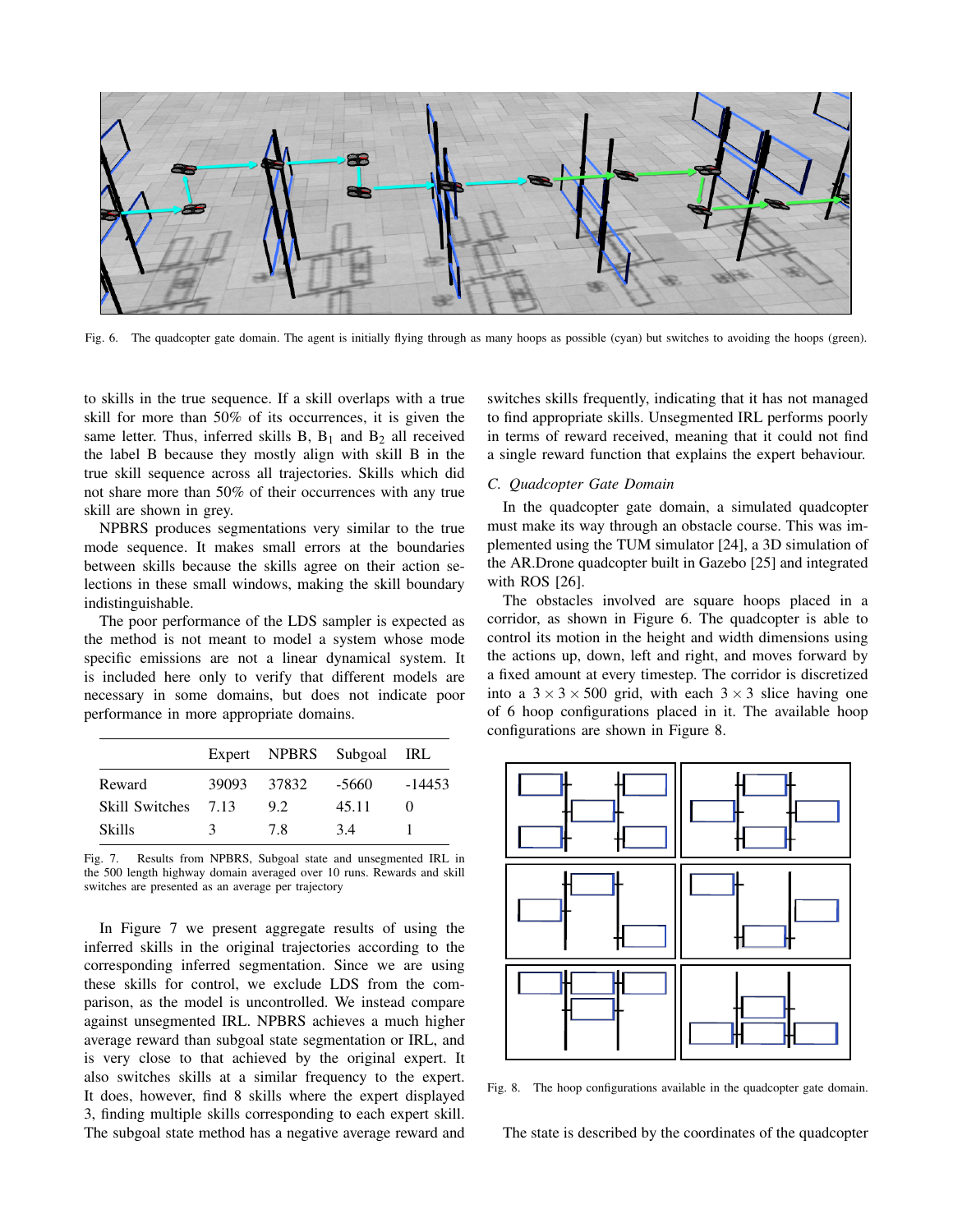

Fig. 9. Segmentations for the quadcopter gate domain for trajectory length 500 showing using segmentation based on NPBRS and subgoal states.

within the slice and the hoop configurations of the next four slices. We have designed three reward functions in this domain:

- A: Fly through as many hoops as possible. The agent receives a reward of 500 for flying through a hoop and zero otherwise.
- B: Fly as close to the ceiling as possible, avoiding flying through hoops. The agent receives a reward of 10 for being in the top row, a reward of -500 for flying through a hoop, and zero otherwise.
- C: Fly as close to the ground as possible, avoiding flying through hoops. The agent receives a reward of 10 for being in the bottom row, a reward of -500 for flying through a hoop, and zero otherwise.

A typical segmentation for the quadcopter domain is shown in Figure 9. NPBRS again performs very well, with the segmentation approximating the true mode sequence. It does however sometimes find multiple skills where a single true skill appears, as in the case of B in Figure 9 which is split into  $B_1$ ,  $B_2$ , and  $B_3$ . This happens because IRL is an ill-posed problem, with multiple reward functions able to explain a trajectory [11].

Subgoal states perform very poorly, which is possibly a result of the stochasticity of the domain. The agent has no control over the hoop configurations which will be observed as these are randomly generated. It is thus impossible for an agent to formulate an effective policy to reach a particular subgoal state.

|                       |       | Expert NPBRS | Subgoal  | -IRL |
|-----------------------|-------|--------------|----------|------|
| Reward                | 82616 | 79501        | $-30045$ | -139 |
| <b>Skill Switches</b> | 6.81  | 9.47         | 88.95    |      |
| Skills                | 3     | 82           | 2.6      |      |

Fig. 10. Results from NPBRS, Subgoal state and unsegmented IRL in the quadcopter gate domain averaged over 10 runs. Rewards and skill switches are presented as an average per trajectory

Figure 10 presents aggregate results. Again, NPBRS achieves an average reward which is similar to the expert. Unsegmented IRL performed reasonably well in this domain, achieving a positive reward, and outperformed the subgoal state method by a large margin, indicating that the expert's behaviour in this domain is better modelled by a complex reward function rather than a combination of simple ones. NPBRS greatly outperforms both unsegmented IRL and the subgoal state method. It also indicates that the method is not data intensive, as it was able to model expert behaviour using only 16 input trajectories.

# V. RELATED WORK

Surana and Srivastava [27] provide a nonparametric Bayesian method for recovering multiple reward functions from a single set of trajectories. They use the HDP-HMM formulation. This requires the skill transition dynamics to be consistent across all of the trajectories, which fails in the case where a library of skills is used in trajectories with different goals [18]. The formulation thus discourages shared skills across trajectories.

Niekum et al. [16] extend the BP-AR-HMM by postprocessing the discovered segments, learning Dynamic Movement Primitives which provide better generalization and the ability to use RL for policy improvement. This is performed after segmentation on the basis of linear dynamics and is hence limited by the quality of the initial segmentation.

Clustering methods exist to discover multiple reward functions from unlabelled demonstration trajectories where each trajectory is assumed to be generated from a single reward function [28], [29]. The methods cluster trajectories based on their reward functions, defining IRL methods to do so. They are unsuitable for situations where each trajectory is made up of multiple skills as they do not attempt to perform trajectory segmentation.

# VI. SUMMARY

We have presented a method that segments unstructured demonstrations based on the skill being employed at each timestep, with skills represented by reward functions in an MDP. We have demonstrated that this method is better suited to some domains than representing skills as linear dynamical systems or subgoal states.